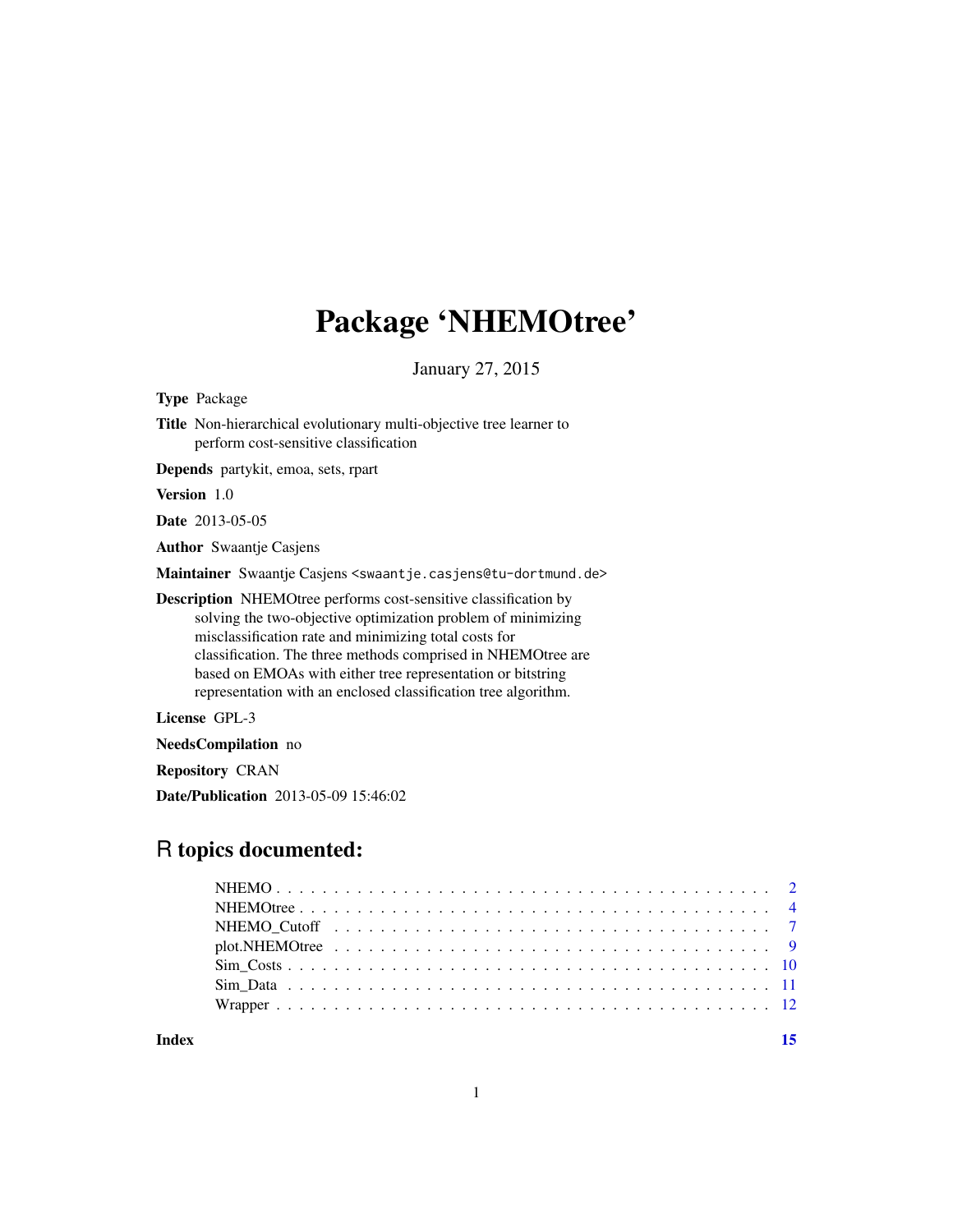<span id="page-1-0"></span> $2 \angle$ 

<span id="page-1-1"></span>NHEMO *Non-hierarchical evolutionary multi-objective tree learner to perform cost-sensitive classification*

# Description

NHEMO performs cost-sensitive classification by solving the non-hierarchical evolutionary twoobjective optimization problem of minimizing misclassification rate and minimizing total costs for classification. NHEMO is based on an EMOA with tree representation and cutoff optimization conducted by the EMOA.

# Usage

```
NHEMO(data, CostMatrix,
      gens = 50, popsize = 50, max_nodes = 10,
      ngens = 14, bound = 10^{\circ} - 10,
      init\_prob = 0.8,
      ps = c("tournament", "roulette", "winkler"), tournament_size = 4,
      crossover = c("standard", "brood", "poli"), brood_size=4,
      crossover_prob=0.5, mutation_prob=0.5,
      CV=5, vim=0, ...)
```
#### Arguments

| data       | A data frame containing in the first column the class for each observation and in<br>the other columns from which variables specified in formula are preferentially<br>to be taken.                                                   |
|------------|---------------------------------------------------------------------------------------------------------------------------------------------------------------------------------------------------------------------------------------|
| CostMatrix | A data frame containing the names (first column) and the costs (second column)<br>for each explanatory variable in formula or x. NHEMOtree does not work with<br>missing data in CostMatrix.                                          |
| gens       | Maximal number of generations of the EMOA (default: gens=50).                                                                                                                                                                         |
| popsize    | Population size in each generation of the EMOA (default: popsize=50).                                                                                                                                                                 |
| max_nodes  | Maximal number of nodes within each tree (default: max_nodes=10).                                                                                                                                                                     |
| ngens      | Preceeding generations for the Online Convergence Detection (OCD, default:<br>ngens=14) (see below for details).                                                                                                                      |
| bound      | Variance limit for the Online convergence detection (default: bound=10^10).                                                                                                                                                           |
| init_prob  | Degree of initilization $\in [0,1]$ , i.e. the probability of a node having a subnode.                                                                                                                                                |
| ps         | Type of parent selection, "tournament" for tournament selection (default), "roulette"<br>for roulette-wheel selection, and "winkler" for random selection of the first par-<br>ent and the second parent by roulette-wheel selection. |
|            |                                                                                                                                                                                                                                       |

tournament\_size

Size of tournament for ps="tournament" (default: tournament\_size=4).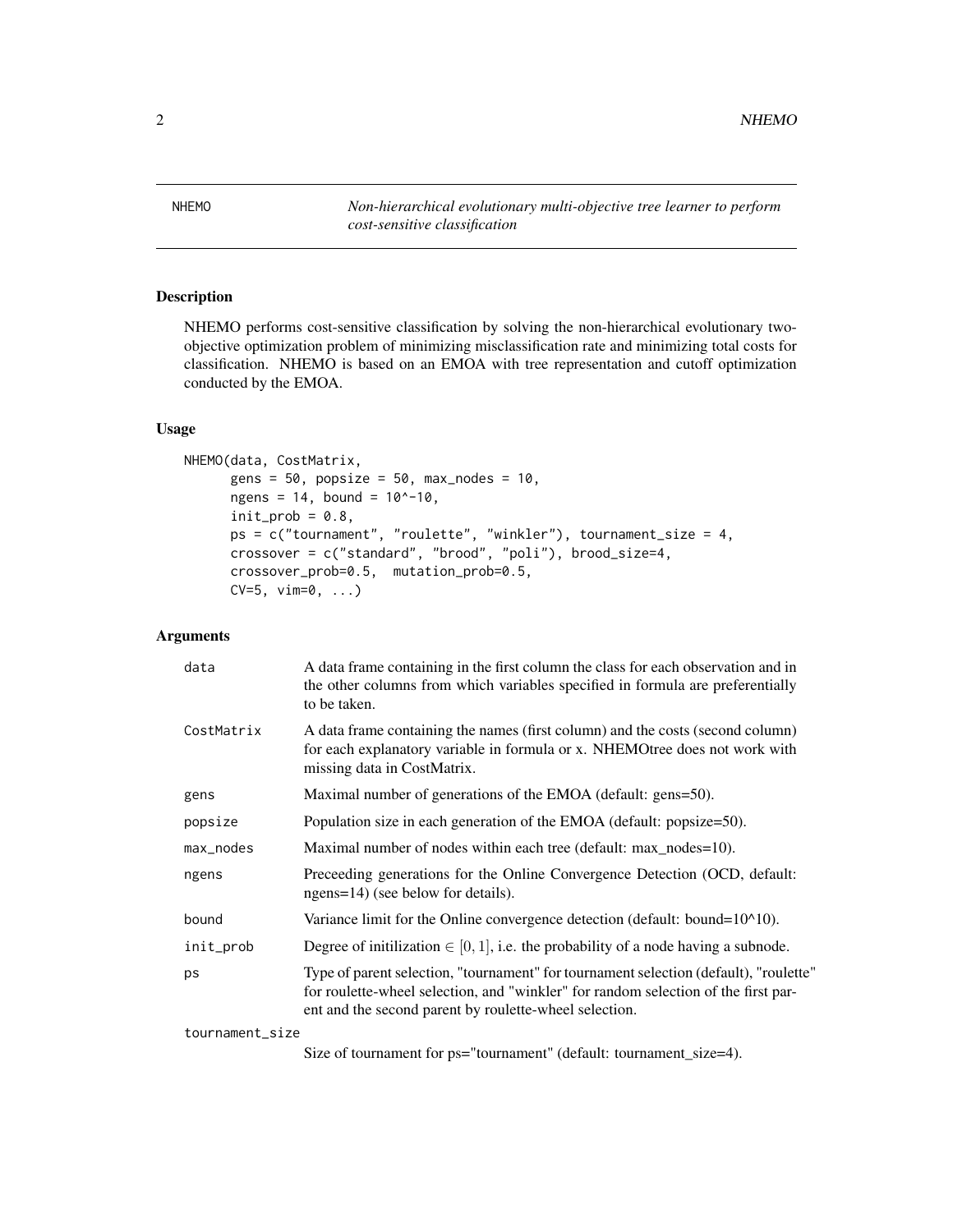#### $NHEMO$  3

| crossover      | Crossover operator, "standard" for one point crossover swapping two randomly<br>chosen subtrees of the parents, "brood" for brood crossover (for details see Tack-<br>ett (1994)), "poli" for a size-dependent crossover with the crossover point from<br>the so called common region of both parents (for details see Poli and Langdon<br>$(1998)$ ).                                                      |
|----------------|-------------------------------------------------------------------------------------------------------------------------------------------------------------------------------------------------------------------------------------------------------------------------------------------------------------------------------------------------------------------------------------------------------------|
| brood_size     | Number of offspring created by brood crossover (default: brood_size=4).                                                                                                                                                                                                                                                                                                                                     |
| crossover_prob | Probability to perform crossover $\in [0, 1]$ (default: crossover_prob=0.50).                                                                                                                                                                                                                                                                                                                               |
| mutation_prob  | Probability to perform mutation $\in [0, 1]$ (default: mutation_prob=0.50).                                                                                                                                                                                                                                                                                                                                 |
| CV             | Cross validation steps as natural number bigger than 1 (default: $CV=5$ ).                                                                                                                                                                                                                                                                                                                                  |
| vin            | Variable importance measure to be used to improve standard crossover. vim=0<br>for no variable improtance measure (default), vim=1 for 'simple absolute fre-<br>quency', vim=2 for 'simple relative frequency', vim=3 for 'relative frequency',<br>vim=4 for 'linear weigthed relative frequency', vim=5 for 'exponential weigthed<br>relative frequency', and vim=6 for 'permutation accuracy importance'. |
| $\ddotsc$      | Arguments passed to or from other methods.                                                                                                                                                                                                                                                                                                                                                                  |

# Details

With NHEMO a cost-sensitive classification can be performed, i.e. building a tree learner by solving a two-objective optimization problem with regard to minimizing misclassification rate and minimizing total costs for classification (sum of costs for all used variables in the classifier). The non-hierarchical evolutionary multi-objective tree learner performs this multi-objective optimization based on an EMOA with tree representation. It optimizes both objectives simultaneously without any hierarchy and generates Pareto-optimal classifiers being trees to solve the problem. Cutoffs of the tree learners are optimized with the EMOA.

Termination criteria are the maximal amount of generations and the Online Convergence Detection (OCD) proposed by Wagner and Trautmann (2010). Here, OCD uses the dominated hypervolume as quality criterion. If its variance over the last g generations is significantly below a given threshold L according to the one-sided  $\chi^2$ -variance test OCD stops the run. We followed the suggestion of Wagner and Trautmann (2010) and considered their parameter settings as default values.

Missing data in the grouping variable or the explanatory variables are excluded from the analysis automatically.

NHEMO does not work with missing data in CostMatrix. Costs of all explanatory variables set to 1 results in optimizing the amount of explanatory variables in the tree learner as second objective.

#### Author(s)

Swaantje Casjens

#### References

R. Poli and W.B. Langdon. Schema theory for genetic programming with one-point crossover and point mutation. Evolutionary Computation, 6(3):231-252, 1998a.

W.A. Tackett. Recombination, selection und the genetic construction of computer programs. PhD thesis, University of Southern California, 1994.

T. Wagner and H. Trautmann. Online convergence detection for evolutionary multiobjective algorithms revisited. In: IEEE Congress on Evolutionary Computation, 1-8, 2010.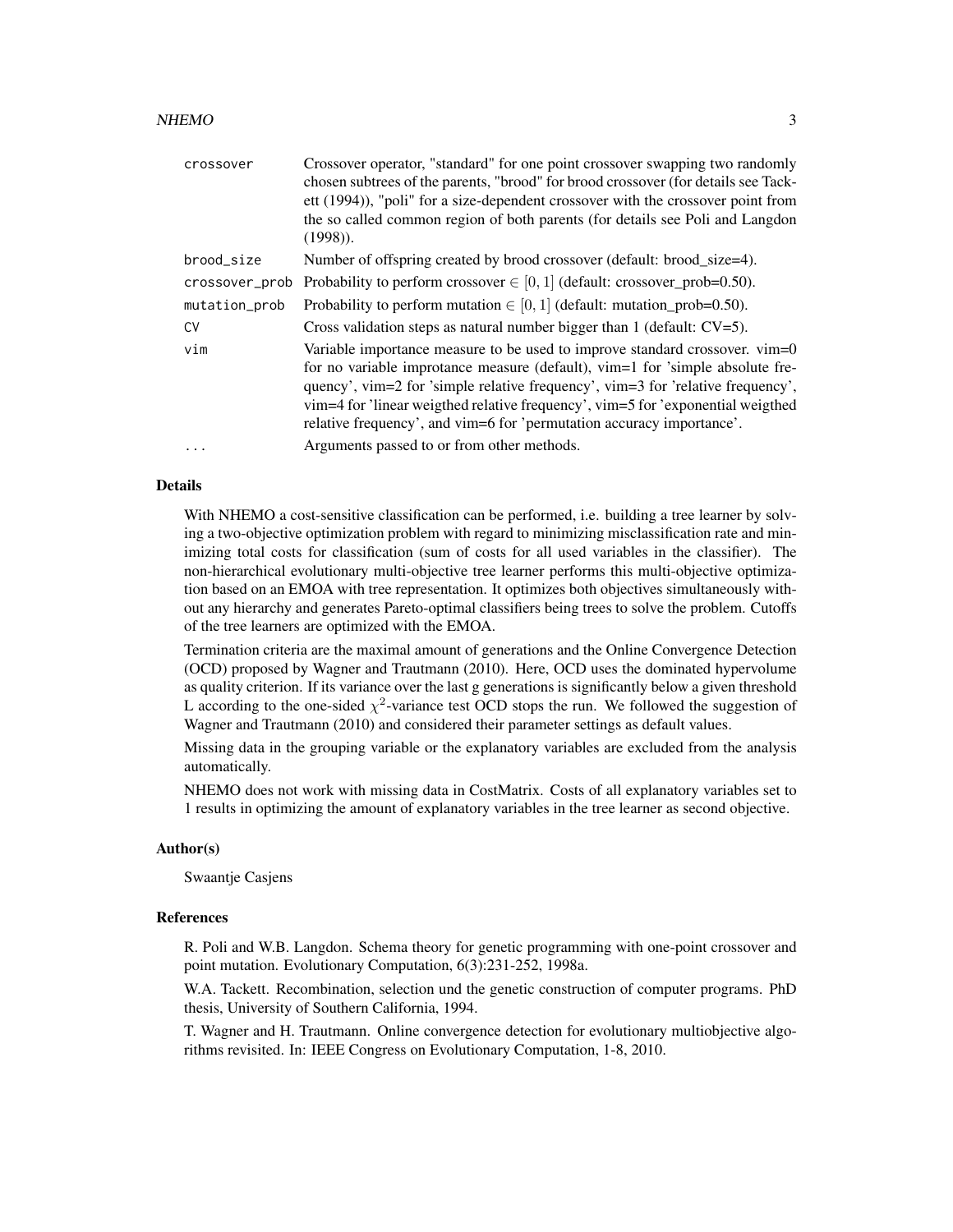# See Also

[NHEMOtree](#page-3-1)

# Examples

```
# Simulation of data and costs
 d <- Sim_Data(Obs=200)
 CostMatrix<- Sim_Costs()
# NHEMO calculations with function NHEMOtree and type="NHEMO"
 res<- NHEMOtree(method="NHEMO", formula=Y2~., data=d, CostMatrix=CostMatrix,
                 gens=5, popsize=10,
                 max_nodes=5, ngens=5, bound=10^-10, init_prob=0.8,
                 ps="tournament", tournament_size=4, crossover="standard",
                 crossover_prob=0.1, mutation_prob=0.1,
                 CV=5, vim=1)
 res
```
NHEMOtree *Non-hierarchical evolutionary multi-objective tree learner to perform cost-sensitive classification*

#### Description

NHEMOtree performs cost-sensitive classification by solving the two-objective optimization problem of minimizing misclassification rate and minimizing total costs for classification. The three methods comprised in NHEMOtree ("NHEMO", "NHEMO\_Cutoff", "Wrapper") are based on EMOAs with either tree representation or bitstring representation with a classification tree as enclosed classifier.

# Usage

```
NHEMOtree(method = c("NHEMO", "NHEMO_Cutoff", "Wrapper"),
          formula, data, x, grouping,
          CostMatrix, ...)
```
#### Arguments

| method  | Optimization method, "NHEMO" for standard non-hierarchical evolutionary<br>multi-objective optimization with cutoff optimization by the EMOA, "NHEMO Cutoff"<br>for NHEMO with local cutoff optimization, "Wrapper" for the wrapper approach<br>(see below for details). |
|---------|--------------------------------------------------------------------------------------------------------------------------------------------------------------------------------------------------------------------------------------------------------------------------|
| formula | A formula of the form groups $\sim x1 + x2 + $ The response is the grouping factor<br>and the right hand side specifies the explanatory variables.                                                                                                                       |
| data    | Data frame from which variables specified in formula are preferentially to be<br>taken.                                                                                                                                                                                  |

<span id="page-3-0"></span>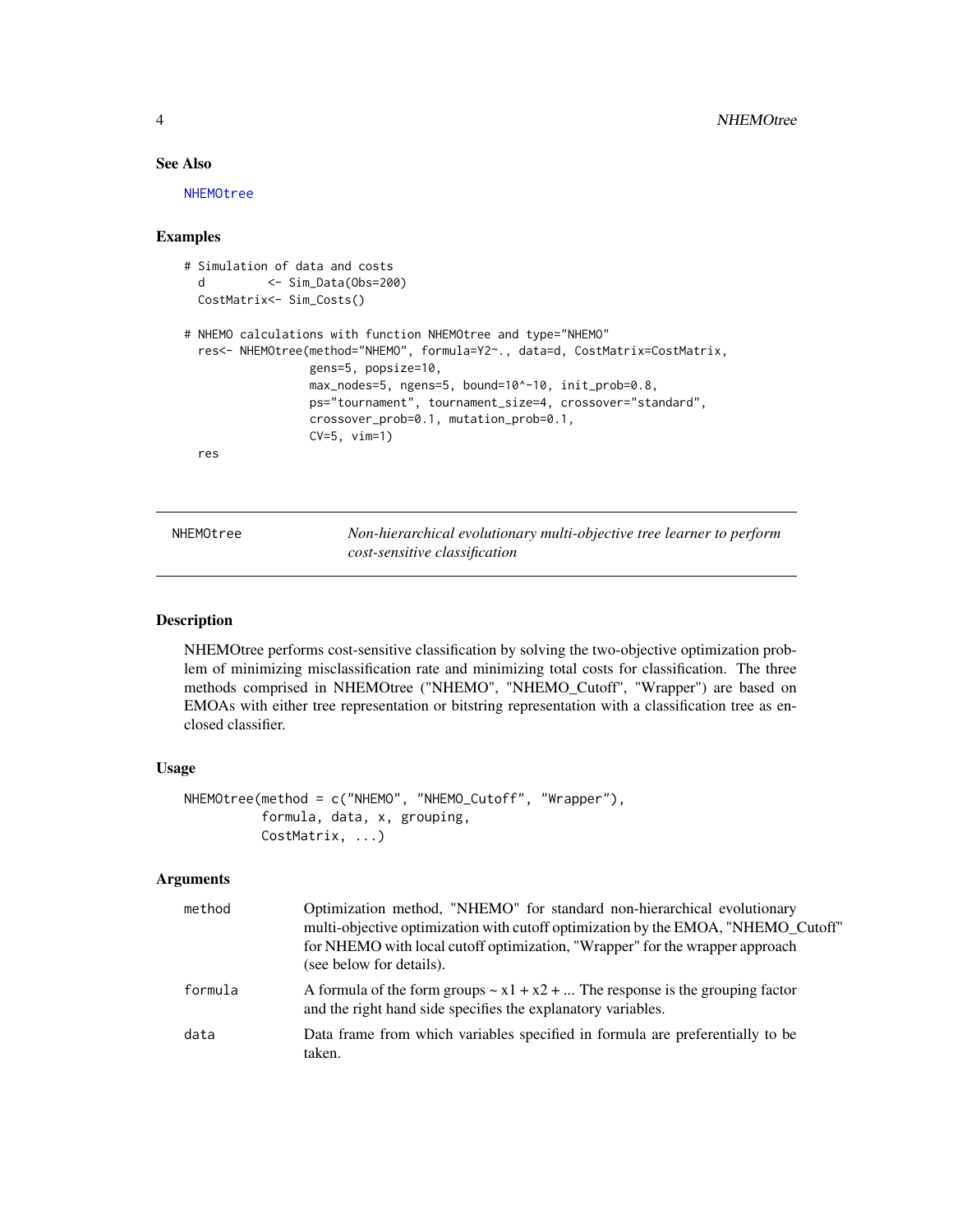#### NHEMOtree 55

| $\mathsf{x}$            | (Required if no formula is given as the principal argument.) A matrix or data<br>frame containing the explanatory variables.                                                                 |
|-------------------------|----------------------------------------------------------------------------------------------------------------------------------------------------------------------------------------------|
| grouping                | (Required if no formula is given as the principal argument.) A factor specifying<br>the class for each observation.                                                                          |
| CostMatrix              | A data frame containing the names (first column) and the costs (second column)<br>for each explanatory variable in formula or x. NHEMOtree does not work with<br>missing data in CostMatrix. |
| $\cdot$ $\cdot$ $\cdot$ | Arguments passed to or from other methods.                                                                                                                                                   |

# Details

With NHEMOtree three types of cost-sensitive classification can be performed, i.e. building a tree learner by solving a two-objective optimization problem with regard to minimizing misclassification rate and minimizing total costs for classification (summarized costs for all used variables in the classifier).

First, the non-hierarchical evolutionary multi-objective tree learner (NHEMOtree) performs this multi-objective optimization based on an EMOA with tree representation (method="NHEMO"). It optimizes both objectives simultaneously without any hierarchy and generates Pareto-optimal classifiers being binary trees to solve the problem. Cutoffs of the tree learners are optimized with the EMOA.

Second, NHEMOtree with local cutoff optimization works like NHEMOtree but the cutoffs of the tree learner are optimized analogous to a classification tree with recursive partitioning either based on the Gini index or the misclassification rate (method="NHEMO\_Cutoff").

Third, a wrapper approach based on NSGA-II with enclosed classification tree algorithm can be chosen to solve the multi-objective optimization problem (method="Wrapper"). The classification trees are built with rpart rpart. However, wrapper approaches suffer from a hierarchy in the objectives at which misclassification is minimized at first followed by optimizing costs.

Termination criteria of the EMOAs are the maximal amount of generations and the Online Convergence Detection (OCD) proposed by Wagner and Trautmann (2010). Here, OCD uses the dominated hypervolume as quality criterion. If its variance over the last g generations is significantly below a given threshold L according to the one-sided  $\chi^2$ -variance test OCD stops the run. We followed the suggestion of Wagner and Trautmann (2010) and considered their parameter settings as default values.

Missing data in the grouping variable or the explanatory variables are excluded from the analysis automatically.

NHEMOtree does not work with missing data in "CostMatrix". Costs of all explanatory variables set to 1 results in optimizing the amount of explanatory variables in the tree learner as second objective.

# Value

Values returned by NHEMOtree are

S\_Metric S metric of the final population

Misclassification\_total

Range of the misclassification rate of the final population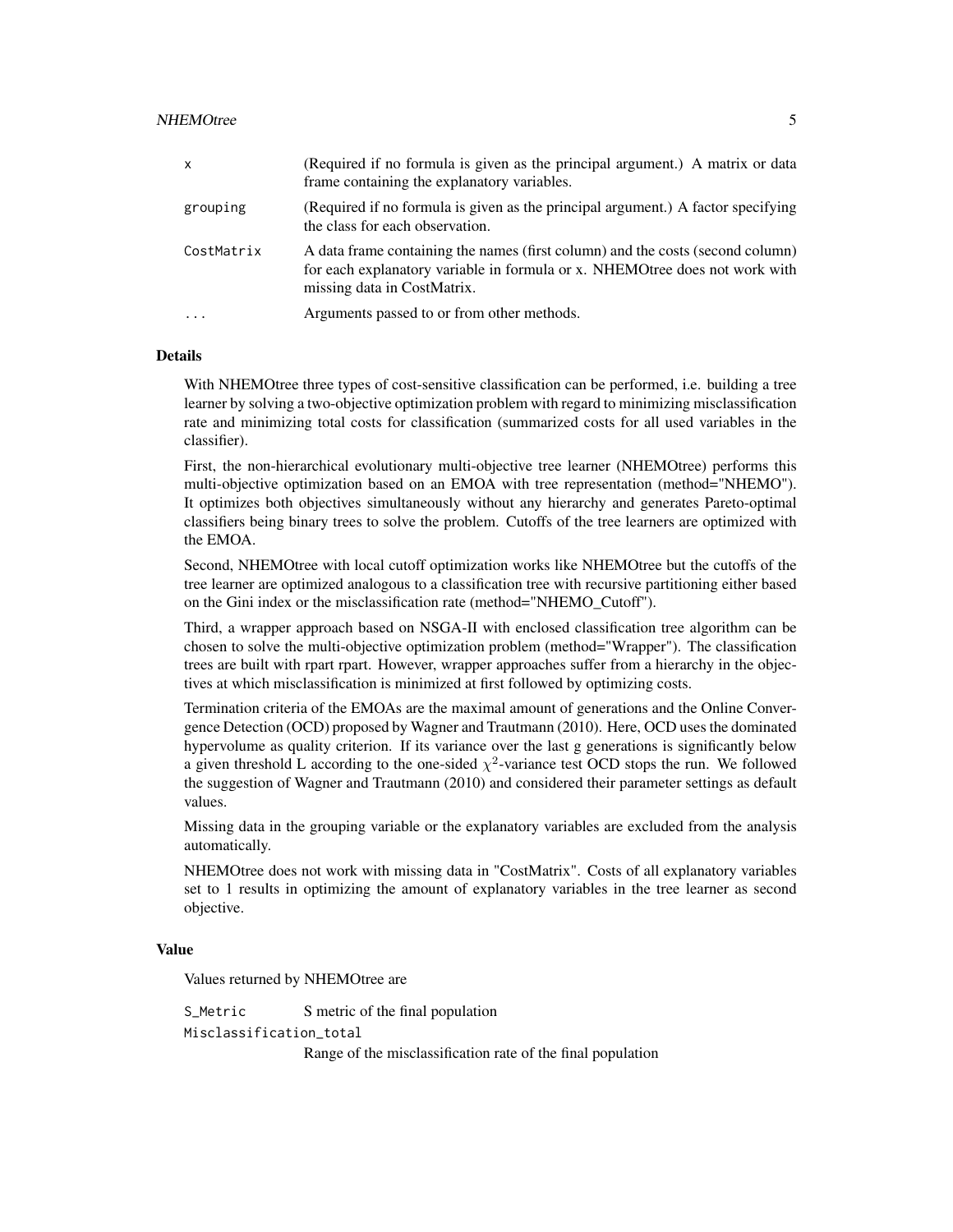<span id="page-5-0"></span>

| Costs_total   | Range of the costs of the final population                                                                                                      |
|---------------|-------------------------------------------------------------------------------------------------------------------------------------------------|
| VIMS          | Variable improtance measures of all explanatory variables for method=c("NHEMO",<br>"NHEMO Cutoff")                                              |
| Trees         | Individuals of the final population                                                                                                             |
| Best_Tree     | Individual of the final population with the lowest misclassification rate, its mis-<br>classification rate and costs for method= $c("Wrapper")$ |
| S_Metrik_temp | S metric values of each generation                                                                                                              |
| method        | Method run with NHEMOtree                                                                                                                       |

# Author(s)

Swaantje Casjens

# References

L. Breiman, J.H. Friedman, R.A. Olshen, and C.J. Stone. Classification and Regression Trees. Wadsworth, 1984.

K. Deb, A. Pratap, S. Agarwal and T. Meyarivan. A fast and elitist multiobjective genetic algorithm: Nsga-ii. IEEE Transactions on Evolutionary Computation, 6(2):182-197, 2002.

R. Poli and W.B. Langdon. Schema theory for genetic programming with one-point crossover and point mutation. Evolutionary Computation, 6(3):231-252, 1998a.

W.A. Tackett. Recombination, selection und the genetic construction of computer programs. PhD thesis, University of Southern California, 1994.

T. Wagner and H. Trautmann. Online convergence detection for evolutionary multiobjective algorithms revisited. In: IEEE Congress on Evolutionary Computation, 1-8, 2010.

#### See Also

[plot.NHEMOtree](#page-8-1), [NHEMO](#page-1-1), [NHEMO\\_Cutoff](#page-6-1), [Wrapper](#page-11-1)

# Examples

# Simulation of data and costs d <- Sim\_Data(Obs=200) CostMatrix<- Sim\_Costs()

```
# NHEMOtree calculations
 res<- NHEMOtree(method="NHEMO", formula=Y2~., data=d, CostMatrix=CostMatrix,
                 gens=5, popsize=5, crossover_prob=0.1, mutation_prob=0.1)
```
res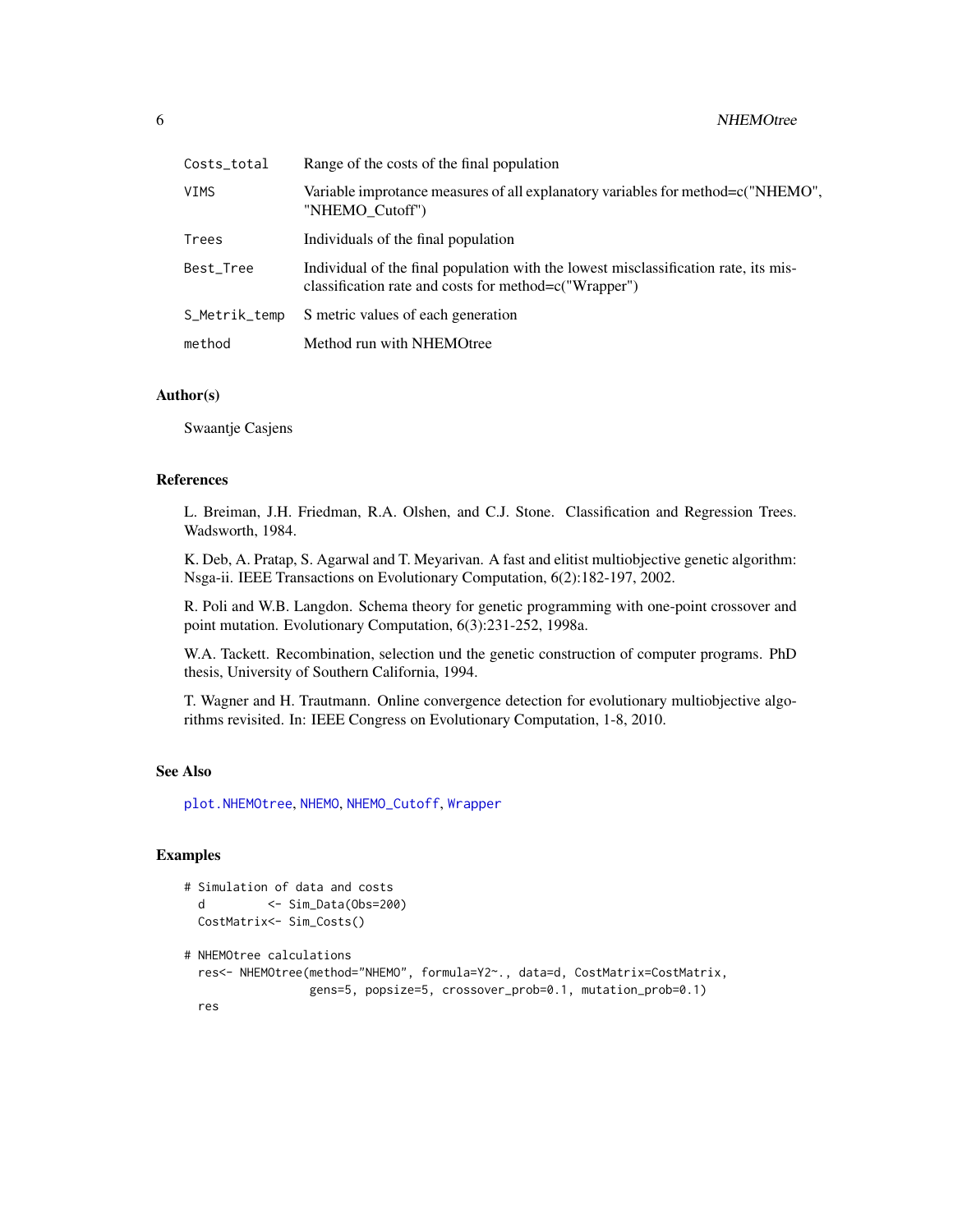<span id="page-6-1"></span><span id="page-6-0"></span>NHEMO\_Cutoff *Non-hierarchical evolutionary multi-objective optimization with local cutoff optimization*

# Description

NHEMO\_Cutoff performs cost-sensitive classification by solving the non-hierarchical evolutionary two-objective optimization problem of minimizing misclassification rate and minimizing total costs for classification. NHEMO\_Cutoff is based on an EMOA with tree representation and local cutoff optimization. Cutoffs of the tree learner are optimized analogous to a classification tree with recursive partitioning either based on the Gini index or the misclassification rate.

#### Usage

```
NHEMO_Cutoff(data, CostMatrix,
             gens = 50, popsize = 50, max_nodes = 10,
             ngens = 14, bound = 10^{\circ}-10,
             init\_prob = 0.8,
             ps = c("tournament", "roulette", "winkler"), tournament_size = 4,crossover = c("standard", "broad", "poli"), brood_size = 4,crossover_prob = 0.5, mutation_prob = 0.5,
             CV = 5, vim = 0,
             ncutoffs = 10, opt = c("gini", "mcr")
```
#### Arguments

| data            | A data frame containing in the first column the class for each observation and in<br>the other columns from which variables specified in formula are preferentially<br>to be taken.                                                   |
|-----------------|---------------------------------------------------------------------------------------------------------------------------------------------------------------------------------------------------------------------------------------|
| CostMatrix      | A data frame containing the names (first column) and the costs (second column)<br>for each explanatory variable in formula or x. NHEMOtree does not work with<br>missing data in CostMatrix.                                          |
| gens            | Maximal number of generations of the EMOA (default: gens=50).                                                                                                                                                                         |
| popsize         | Population size in each generation of the EMOA (default: popsize=50).                                                                                                                                                                 |
| max_nodes       | Maximal number of nodes within each tree (default: max_nodes=10).                                                                                                                                                                     |
| ngens           | Preceeding generations for the Online Convergence Detection (OCD, default:<br>ngens=14) (see below for details).                                                                                                                      |
| bound           | Variance limit for the Online convergence detection (default: bound=10^10).                                                                                                                                                           |
| init_prob       | Degree of initilization $\in [0,1]$ , i.e. the probability of a node having a subnode<br>(default: init_prob=0.80).                                                                                                                   |
| ps              | Type of parent selection, "tournament" for tournament selection (default), "roulette"<br>for roulette-wheel selection, and "winkler" for random selection of the first par-<br>ent and the second parent by roulette-wheel selection. |
| tournament_size |                                                                                                                                                                                                                                       |

Size of tournament for ps="tournament" (default: tournament\_size=4).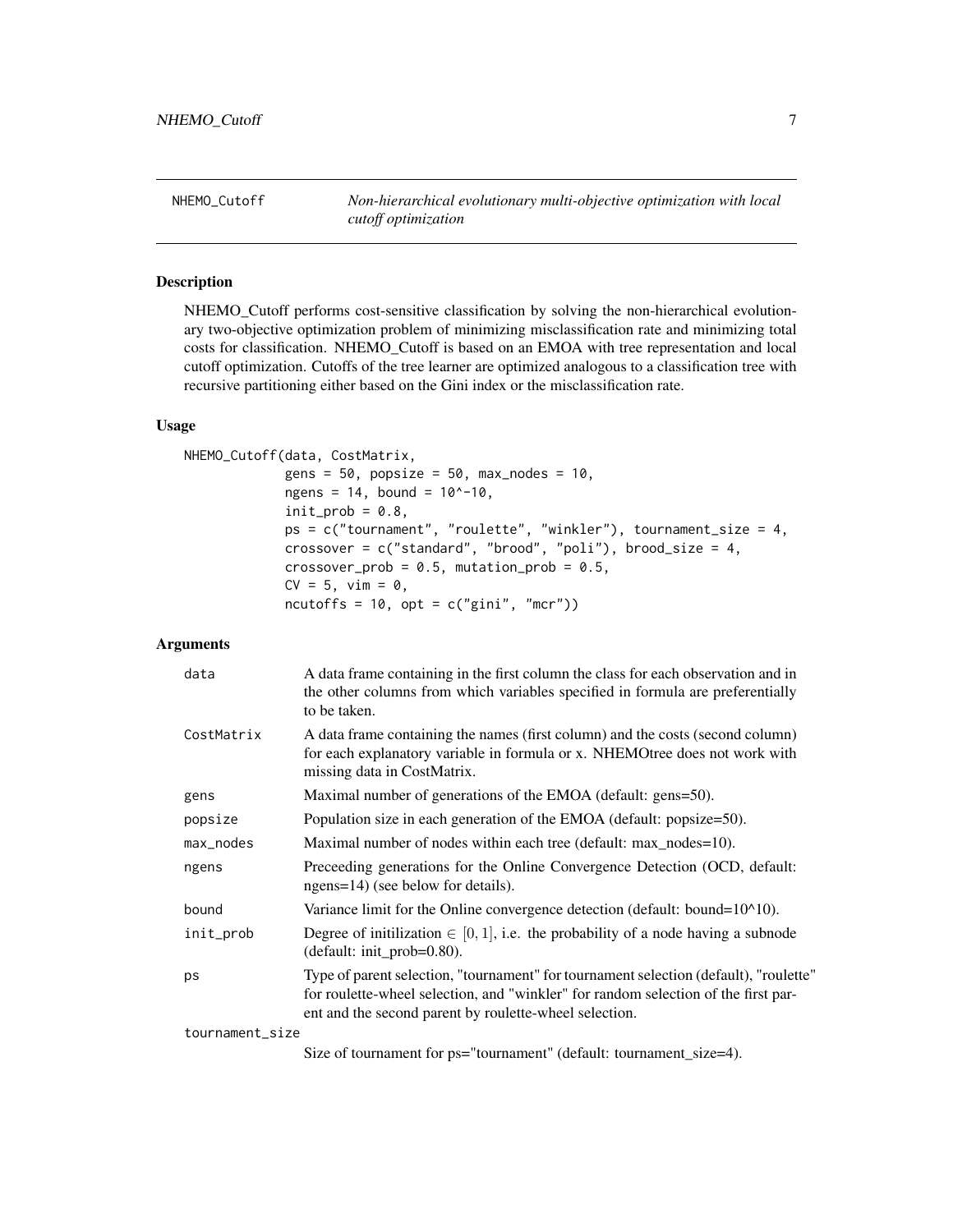| crossover      | Crossover operator, "standard" for one point crossover swapping two randomly<br>chosen subtrees of the parents, "brood" for brood crossover (for details see Tack-<br>ett (1994)), "poli" for a size-dependent crossover with the crossover point from<br>the so called common region of both parents (for details see Poli and Langdon<br>$(1998)$ ).                                                      |
|----------------|-------------------------------------------------------------------------------------------------------------------------------------------------------------------------------------------------------------------------------------------------------------------------------------------------------------------------------------------------------------------------------------------------------------|
| brood_size     | Number of offspring created by brood crossover (default: brood_size=4).                                                                                                                                                                                                                                                                                                                                     |
| crossover_prob | Probability to perform crossover $\in [0, 1]$ (default: crossover_prob=0.50).                                                                                                                                                                                                                                                                                                                               |
| mutation_prob  | Probability to perform mutation $\in [0, 1]$ (default: mutation_prob=0.50).                                                                                                                                                                                                                                                                                                                                 |
| <b>CV</b>      | Cross validation steps as natural number bigger than 1 (default: $CV=5$ ).                                                                                                                                                                                                                                                                                                                                  |
| vin            | Variable importance measure to be used to improve standard crossover. vim=0<br>for no variable improtance measure (default), vim=1 for 'simple absolute fre-<br>quency', vim=2 for 'simple relative frequency', vim=3 for 'relative frequency',<br>vim=4 for 'linear weigthed relative frequency', vim=5 for 'exponential weigthed<br>relative frequency', and vim=6 for 'permutation accuracy importance'. |
| ncutoffs       | Number of cutoffs per explanatory variable to be tested for optimality (default:<br>$ncutoffs=10$ ).                                                                                                                                                                                                                                                                                                        |
| opt            | Type of local cutoff optimization, "gini" for local cutoff optimization by Gini<br>index (default), "mcr" for local cutoff optimization by misclassification rate.                                                                                                                                                                                                                                          |

# Details

The non-hierarchical evolutionary multi-objective tree learner (NHEMOtree) with local cutoff optimization solves a two-objective optimization problem with regard to minimizing misclassification rate and minimizing total costs for classification (summarized costs for all used variables in the classifier). It is based on an EMOA with tree representation. It optimizes both objectives simultaneously without any hierarchy and generates Pareto-optimal classifiers being binary trees to solve the problem. Cutoffs of the tree learner are optimized analogous to a classification tree with recursive partitioning either based on the Gini index or the misclassification rate.

Termination criteria of NHEMO\_Cutoff are the maximal amount of generations and the Online Convergence Detection (OCD) proposed by Wagner and Trautmann (2010). Here, OCD uses the dominated hypervolume as quality criterion. If its variance over the last g generations is significantly below a given threshold L according to the one-sided  $\chi^2$ -variance test OCD stops the run. We followed the suggestion of Wagner and Trautmann (2010) and considered their parameter settings as default values.

Missing data in the grouping variable or the explanatory variables are excluded from the analysis automatically. NHEMO\_Cutoff does not work with missing data in "CostMatrix". Costs of all explanatory variables set to 1 results in optimizing the amount of explanatory variables in the tree learner as second objective.

#### Author(s)

Swaantje Casjens

#### References

R. Poli and W.B. Langdon. Schema theory for genetic programming with one-point crossover and point mutation. Evolutionary Computation, 6(3):231-252, 1998a.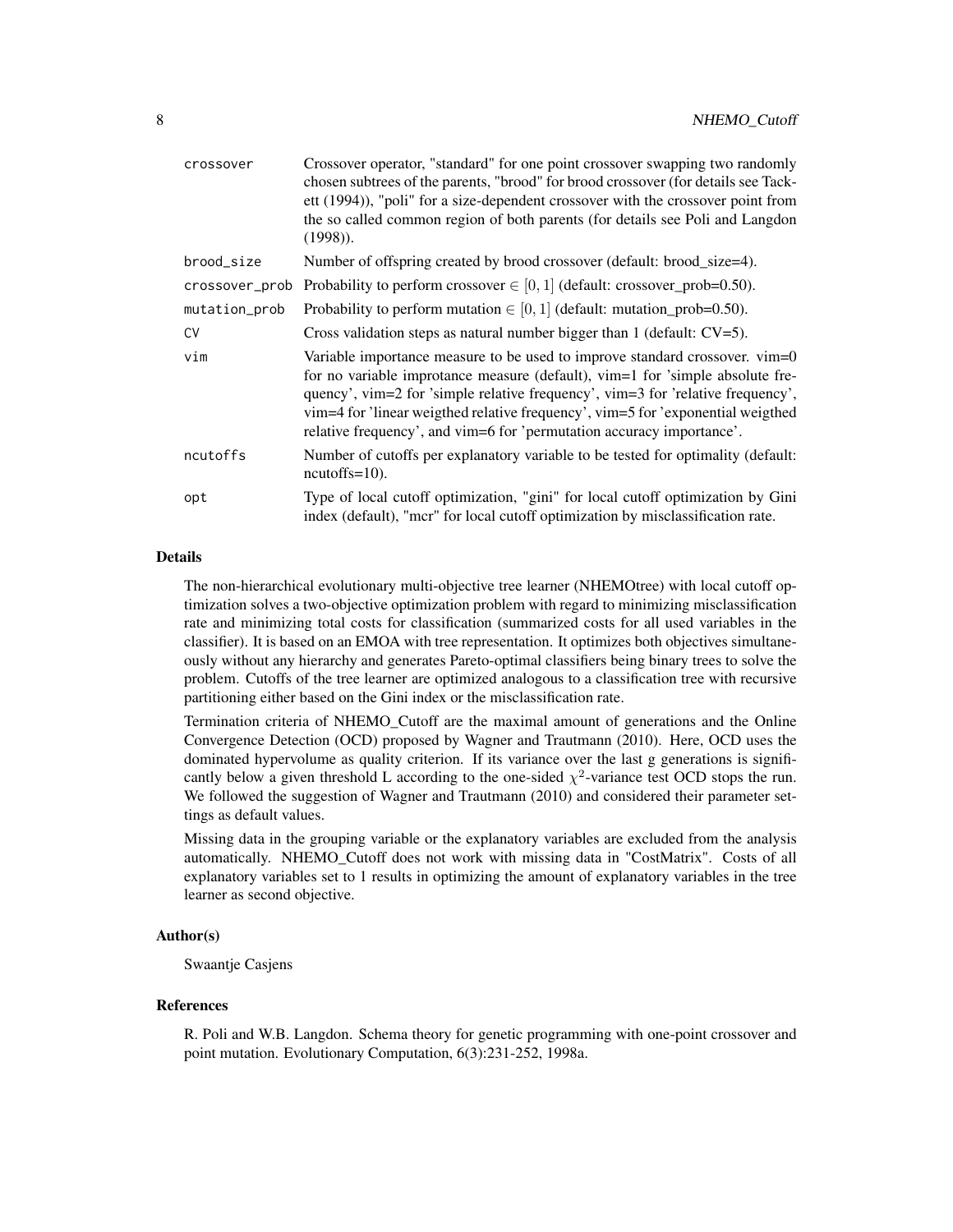# <span id="page-8-0"></span>plot.NHEMOtree 9

W.A. Tackett. Recombination, selection und the genetic construction of computer programs. PhD thesis, University of Southern California, 1994.

T. Wagner and H. Trautmann. Online convergence detection for evolutionary multiobjective algorithms revisited. In: IEEE Congress on Evolutionary Computation, 1-8, 2010.

# See Also

[NHEMOtree](#page-3-1)

# Examples

```
# Simulation of data and costs
 d <- Sim_Data(Obs=200)
 CostMatrix<- Sim_Costs()
# NHEMO_Cutoff calculations with function NHEMOtree and type="NHEMO_Cutoff"
 res<- NHEMOtree(method="NHEMO_Cutoff", formula=Y2~., data=d, CostMatrix=CostMatrix,
                 gens=5, popsize=5,
                 max_nodes=5, ngens=5, bound=10^-10, init_prob=0.8,
                 ps="tournament", tournament_size=4, crossover="standard",
                 crossover_prob=0.1, mutation_prob=0.1,
                 CV=5, vim=1,
                 ncutoffs=5, opt="mcr")
```
res

<span id="page-8-1"></span>plot.NHEMOtree *Plot Method for Class NHEMOtree*

# Description

Generates different plots for class NHEMOtree

#### Usage

```
## S3 method for class 'NHEMOtree'
plot(x, data, which = c("Pareto", "S_Metric", "VIMS", "Tree"), vim = 0, ...)
```
# Arguments

| x     | An object of class NHEMOtree.                                                                                                                                                                                                                                     |
|-------|-------------------------------------------------------------------------------------------------------------------------------------------------------------------------------------------------------------------------------------------------------------------|
| data  | Data which was used in NHEMOtree.                                                                                                                                                                                                                                 |
| which | Type of plot, "Pareto" for the final Pareto front, "S_Metric" for increase of<br>the dominated hypervolume by generation, "VIMS" for variable improtance for<br>each explanatory variable, "Tree" for the individual with the lowest misclassifi-<br>cation rate. |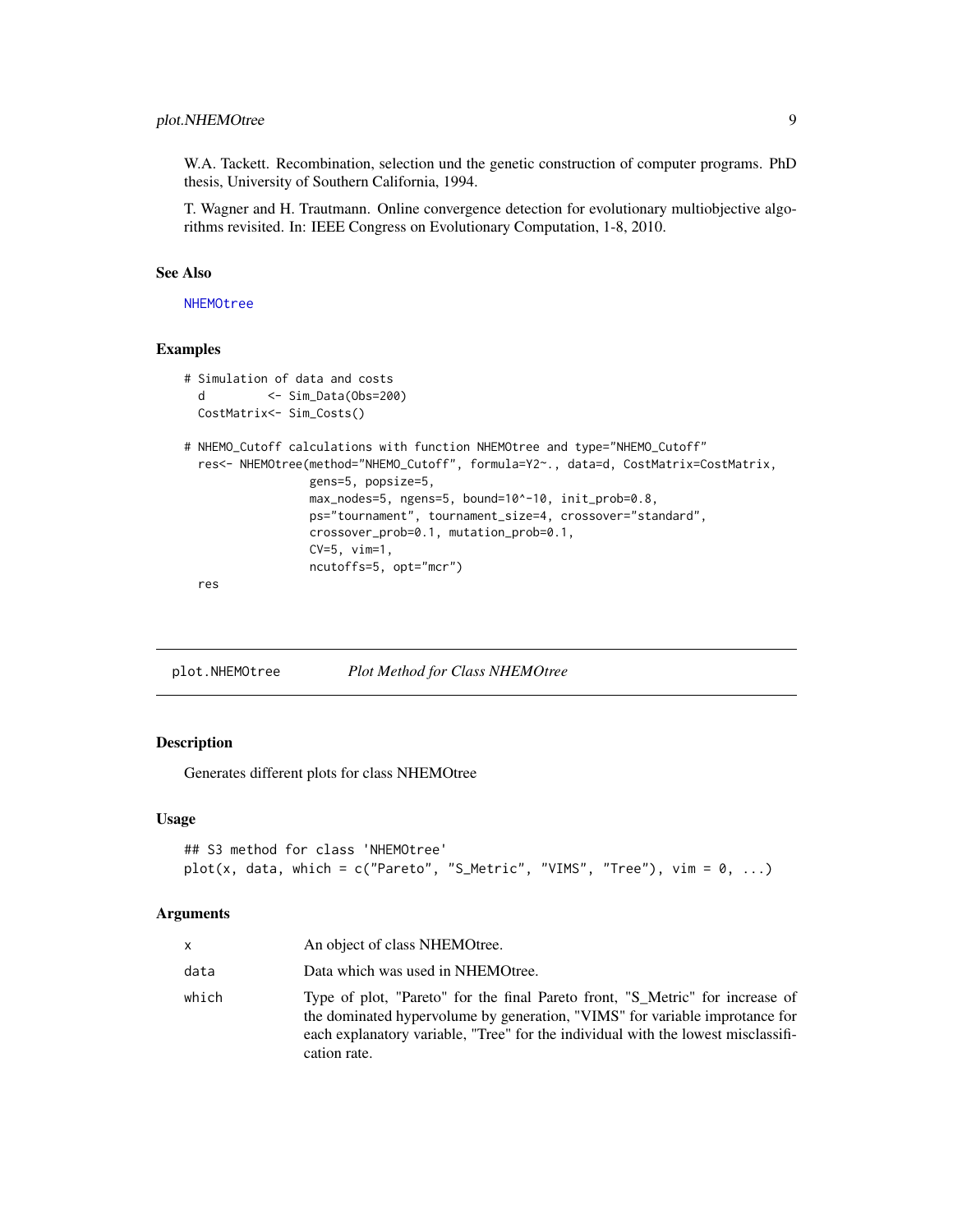<span id="page-9-0"></span>

| vim | Variable improtance measure to be plottet for which="VIMS", vim=1 for 'sim-      |
|-----|----------------------------------------------------------------------------------|
|     | ple absolute frequency', vim=2 for 'simple relative frequency', vim=3 for 'rela- |
|     | tive frequency', vim=4 for 'linear weigthed relative frequency', vim=5 for 'ex-  |
|     | ponential weigthed relative frequency', vim=6 for 'permutation accuracy impor-   |
|     | tance' (default: plots for all VIMs).                                            |
|     |                                                                                  |

```
... Arguments passed to or from other methods.
```
# Author(s)

Swaantje Casjens

## See Also

[NHEMOtree](#page-3-1)

# Examples

```
# Simulation of data and costs
 d <- Sim_Data(Obs=200)
 CostMatrix<- Sim_Costs()
 res<- NHEMOtree(type="NHEMO", formula=Y2~., data=d, CostMatrix=CostMatrix,
                 gens=5, popsize=5, crossover_prob=0.1, mutation_prob=0.1)
 plot(data=d, x=res, which="P")
 plot(data=d, x=res, which="S", col=3, type="l")
 plot(data=d, x=res, which="V", vim=5)
 plot(data=d, x=res, which="T")
```
<span id="page-9-1"></span>Sim\_Costs *Simulation of a cost matrix for use in NHEMOtree*

# Description

Simulation of a cost matrix for 10 variables in combination with 'Sim\_Data' and to be analyszed with "NHEMOtree".

#### Usage

Sim\_Costs()

# Author(s)

Swaantje Casjens

#### See Also

[Sim\\_Data](#page-10-1), [NHEMOtree](#page-3-1)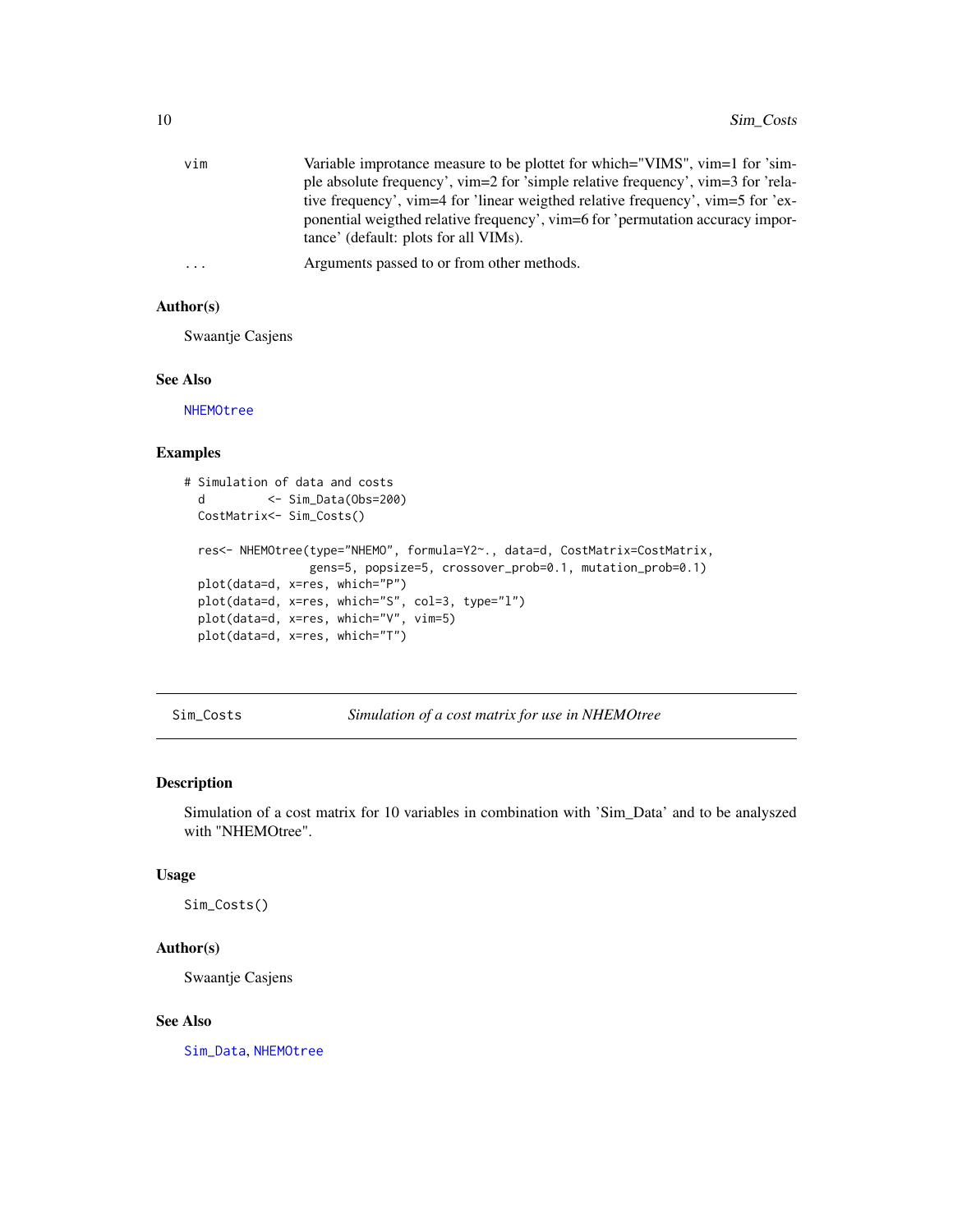#### <span id="page-10-0"></span>Sim\_Data 11

#### Examples

Sim\_Costs()

<span id="page-10-1"></span>

#### Sim\_Data *Simulation of data for use in NHEMOtree*

#### Description

Simulation of data with one grouping variable containing four classes and 20 explanatory variables. Variables X1 to X3 are informative for seperating the four classes. Variable X1 separates class 1, X2 separates class 1 and class 2, and X3 separates class 3 from class 4. Variables X4, X5, and X6 are created on basis of X3 and can also be used to separate class 3 from class 4 but with decreased prediction accuracy.

#### Usage

Sim\_Data(Obs, VG=1, VP1=0.05, VP2=0.1, VP3=0.3)

#### Arguments

| 0 <sub>bs</sub> | Amount of observations.                                                                                                             |
|-----------------|-------------------------------------------------------------------------------------------------------------------------------------|
| VG              | Overall accuracy for data separation $\in [0, 1]$ with VG=1 (default) for perfect<br>seperation.                                    |
| VP <sub>1</sub> | Decrease of prediction accuracy for variable X4 in comparison with X3 to sep-<br>arate class 3 from class 4 (default: $VP1=0.05$ ). |
| VP <sub>2</sub> | Decrease of prediction accuracy for variable X5 in comparison with X3 to sep-<br>arate class 3 from class 4 (default: VP2=0.1).     |
| VP3             | Decrease of prediction accuracy for variable X6 in comparison with X3 to sep-<br>arate class 3 from class 4 (default: VP3=0.3).     |

#### Details

With this function data with one grouping variable containing four classes and 20 explanatory variables X1 to X10 is simulated.

Variable X1 separates class 1, X2 separates class 1 and class 2, and X3 separates class 3 from class 4. For all samples belonging to the according classes the explanatory variables X1 to X3 are drawn from a normal distribution with  $\mu = 80$  and  $\sigma^2 = 25$ . Samples which are not allocated to the corresponding class are drawn from a uniform distribution with minimum 0 and an adjustable maximum value. The maximum values of the uniform distributions are the smallest drawn random values of each variable.

Variables X4, X5, and X6 are created on basis of X3 and separate class 3 from class 4, too. However, the prediction accuracy of these variables decreases gradually. The decrease is assigned by 'VP1', 'VP2', and 'VP3'. Thus, the according amount of the discriminating samples of former class 3 are disturbed by assigning a value drawn from a uniform distribution. Accordingly, X4, X5 and X6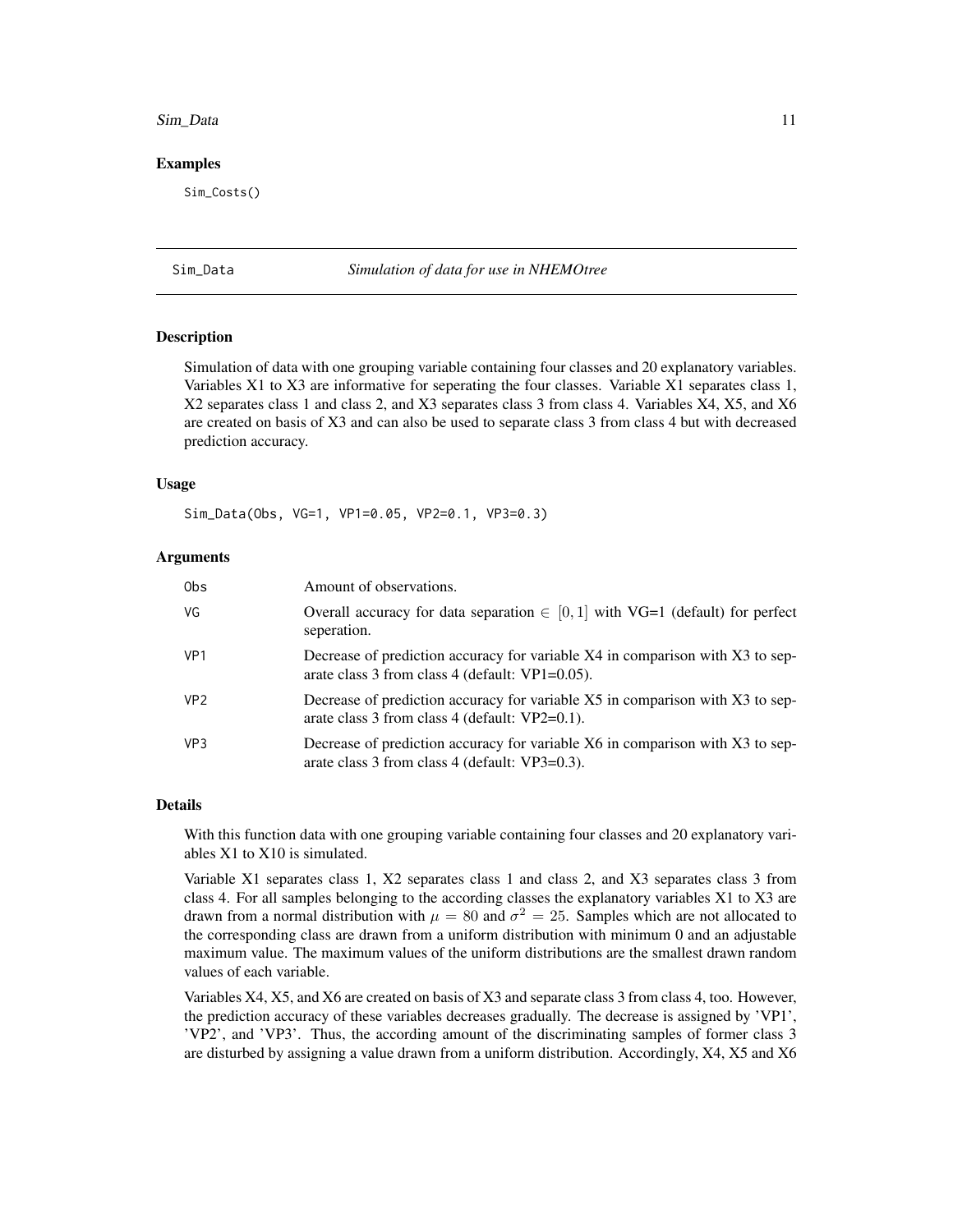discriminate class 3 worse than X3. X7 to X10 are noisy variables drawn from a normal distribution that contain no information.

Noise is added to the class assignment by a binomial distribution. Each potential class is only with probability "VG" the equivalent class and with probability 1-"VG" one of the other classes.

Variable costs correlate with their prediction accuracy so that variables containing more information are more expensive than variables with less or none information. The costs of the variables are generated with function "Sim\_Costs".

#### Author(s)

Swaantje Casjens

#### See Also

[Sim\\_Costs](#page-9-1), [NHEMOtree](#page-3-1)

#### Examples

d<- Sim\_Data(Obs=200) head(d)

<span id="page-11-1"></span>Wrapper *NSGA-II wrapper with enclosed classification tree algorithm*

#### Description

This wrapper approach is based on the Nondominated Sorting Genetic Algorithm II (NSGA-II) with an enclosed classification tree algorithm. It performs cost-sensitive classification by solving the two-objective optimization problem of minimizing misclassification rate and minimizing total costs for classification.

#### Usage

```
Wrapper(data, CostMatrix,
        gens = 50, popsize = 50,
        ngens = 14, bound = 10^{\circ} - 10,
        init\_prob = 0.8,
        crossover_prob = 0.5, mutation_prob = 0.5,
        CV = 5, ...
```
#### Arguments

| data       | A data frame containing in the first column the class for each observation and in                                                                             |
|------------|---------------------------------------------------------------------------------------------------------------------------------------------------------------|
|            | the other columns from which variables specified in formula are preferentially                                                                                |
|            | to be taken.                                                                                                                                                  |
| CostMatrix | A data frame containing the names (first column) and the costs (second column)<br>for each explanatory variable in formula or x. NHEMOtree does not work with |
|            | missing data in CostMatrix.                                                                                                                                   |

<span id="page-11-0"></span>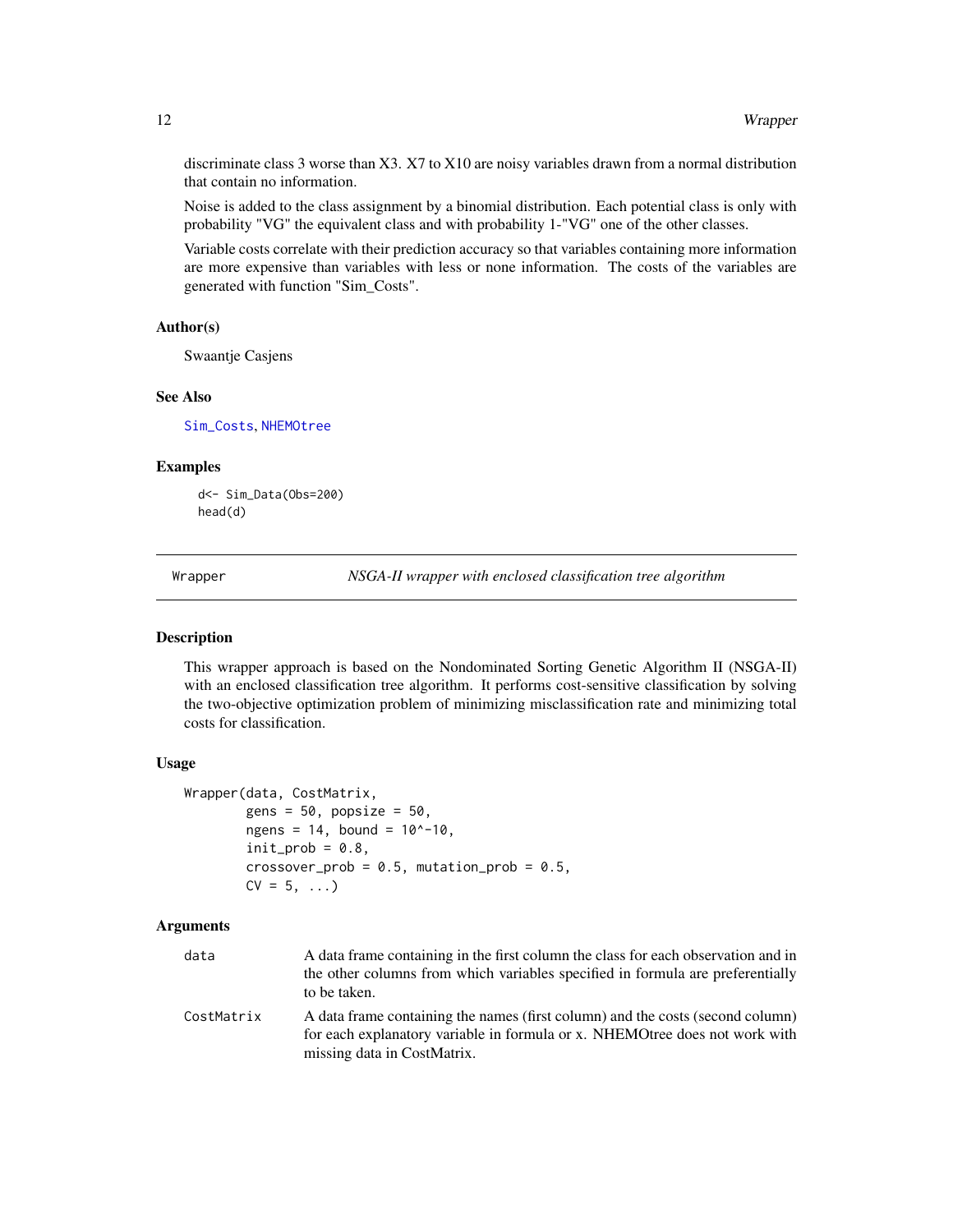#### Wrapper 23

| gens          | Maximal number of generations of the EMOA (default: gens=50).                                                                                                        |
|---------------|----------------------------------------------------------------------------------------------------------------------------------------------------------------------|
| popsize       | Population size in each generation of the EMOA (default: popsize=50).                                                                                                |
| ngens         | Preceeding generations for the Online Convergence Detection (OCD, default:<br>ngens=14) (see below for details).                                                     |
| bound         | Variance limit for the Online convergence detection (default: bound= $10^{4}10$ ).                                                                                   |
| init_prob     | Degree of initilization $\in [0, 1]$ , i.e. the amount of activated explanatory variables<br>in the individuals of the initial population (default: init_prob=0.80). |
|               | crossover_prob Probability to perform crossover $\in [0,1]$ (default: crossover_prob=0.50).                                                                          |
| mutation_prob | Probability to perform mutation $\in [0, 1]$ (default: mutation_prob=0.50).                                                                                          |
| <b>CV</b>     | Cross validation steps as natural number bigger than 1 (default: $CV=5$ ).                                                                                           |
| $\cdots$      | Arguments passed to or from other methods.                                                                                                                           |

# Details

With Wrapper a wrapper approach based on the Nondominated Sorting Genetic Algorithm II (NSGA-II) with an enclosed classification tree algorithm is used to solve the two-objective optimization problem of minimizing misclassification rate and minimizing total costs for classification (summarized costs for all used variables in the classifier). The classification trees are constructed with rpart rpart. However, wrapper approaches suffer from a hierarchy in the objectives at which misclassification is minimized at first followed by optimizing costs. Parent selection is always performed by a binary tournament and there is only one-point crossover.

Alternatives are the proposed non-hierarchical evolutionary multi-objective tree learners which do not suffer from a hierarchy in the objectives (see NHEMO NHEMOtree and NHEMO\_Cutoff NHEMOtree).

Termination criteria of the NSGA-II are the maximal amount of generations and the Online Convergence Detection (OCD) proposed by Wagner and Trautmann (2010). Here, OCD uses the dominated hypervolume as quality criterion. If its variance over the last g generations is significantly below a given threshold L according to the one-sided  $\chi^2$ -variance test OCD stops the run. We followed the suggestion of Wagner and Trautmann (2010) and considered their parameter settings as default values.

Missing data in the grouping variable or the explanatory variables are excluded from the analysis automatically. Wrapper does not work with missing data in "CostMatrix". Costs of all explanatory variables set to 1 results in optimizing the amount of explanatory variables in the tree learner as second objective.

#### Author(s)

Swaantje Casjens

# References

L. Breiman, J.H. Friedman, R.A. Olshen, and C.J. Stone. Classification and Regression Trees. Wadsworth, 1984.

K. Deb, A. Pratap, S. Agarwal and T. Meyarivan. A fast and elitist multiobjective genetic algorithm: Nsga-ii. IEEE Transactions on Evolutionary Computation, 6(2):182-197, 2002.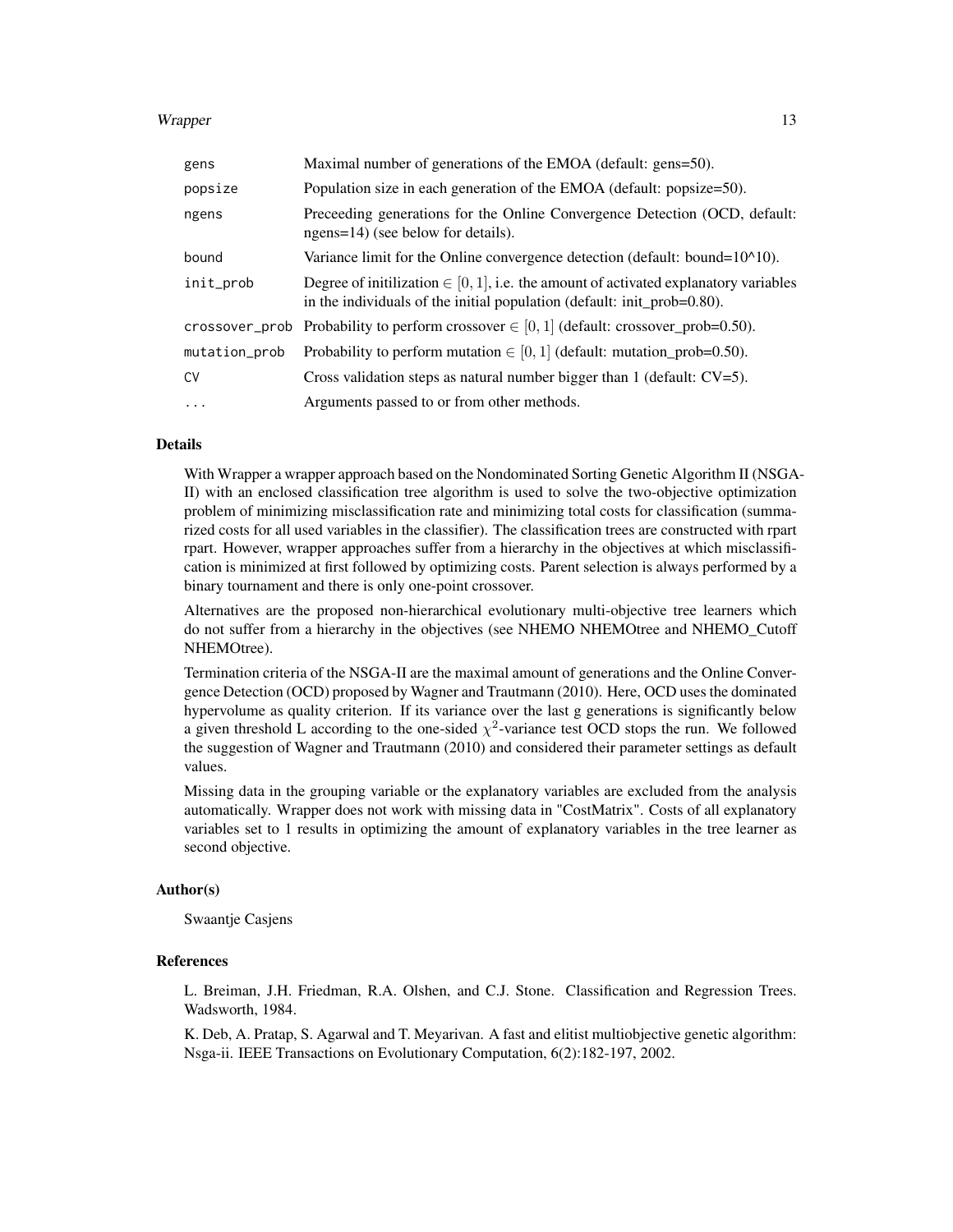R. Poli and W.B. Langdon. Schema theory for genetic programming with one-point crossover and point mutation. Evolutionary Computation, 6(3):231-252, 1998a.

W.A. Tackett. Recombination, selection und the genetic construction of computer programs. PhD thesis, University of Southern California, 1994.

T. Wagner and H. Trautmann. Online convergence detection for evolutionary multiobjective algorithms revisited. In: IEEE Congress on Evolutionary Computation, 1-8, 2010.

# See Also

[NHEMOtree](#page-3-1)

# Examples

```
# Simulation of data and costs
 d <- Sim_Data(Obs=200)
 CostMatrix<- Sim_Costs()
# Wrapper calculations with function NHEMOtree and type="Wrapper"
 res<- NHEMOtree(method="Wrapper", formula=Y2~., data=d, CostMatrix=CostMatrix,
                 gens=5, popsize=5,
                 init_prob=0.8,
                 ngens=14, bound=10^-10,
                 crossover_prob=0.1, mutation_prob=0.1,
                 CV=5)
 res
```
<span id="page-13-0"></span>